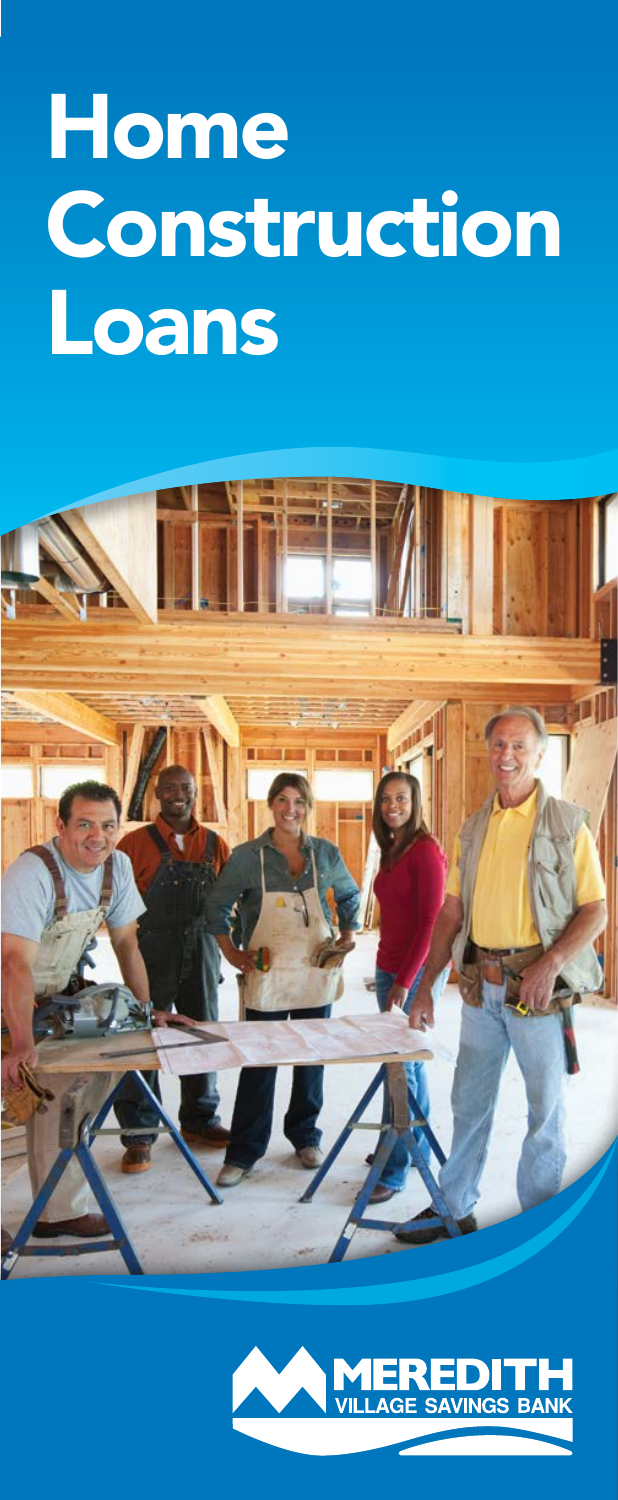

## Making your dream home a reality.

There's a lot of thought that goes into designing and building your dream home – How many bedrooms? Carpet or hardwood? A gourmet kitchen? It can be even more exciting and challenging than finding an existing home to move into. The financing also works a little differently. At MVSB, we've put just as much thought into building a better construction loan and we've developed a hassle-free process that will let you concentrate on your house plans while we handle the financing.

Whether you are considering building or renovating an existing property, our in-house experts will help you keep your project in scope and on budget. We look forward to working with you!

## Local knowledge.

As an experienced local lender, we have a unique understanding of the market and all the latest lending regulations. Our lending team brings decades of experience and a wealth of knowledge in the construction financing process, making the whole experience easier for your builder and for you. We work with many local builders and are experienced in all facets of construction financing. Trust us to know the complexities of financing homes on the wide range of property types – including homes on an island, mountainside or waterfront.

We understand the value of being a partner of choice for you and your builder. Our lenders and our leadership are locally based, so decisions are made by people who work, live and understand the community in which you are building.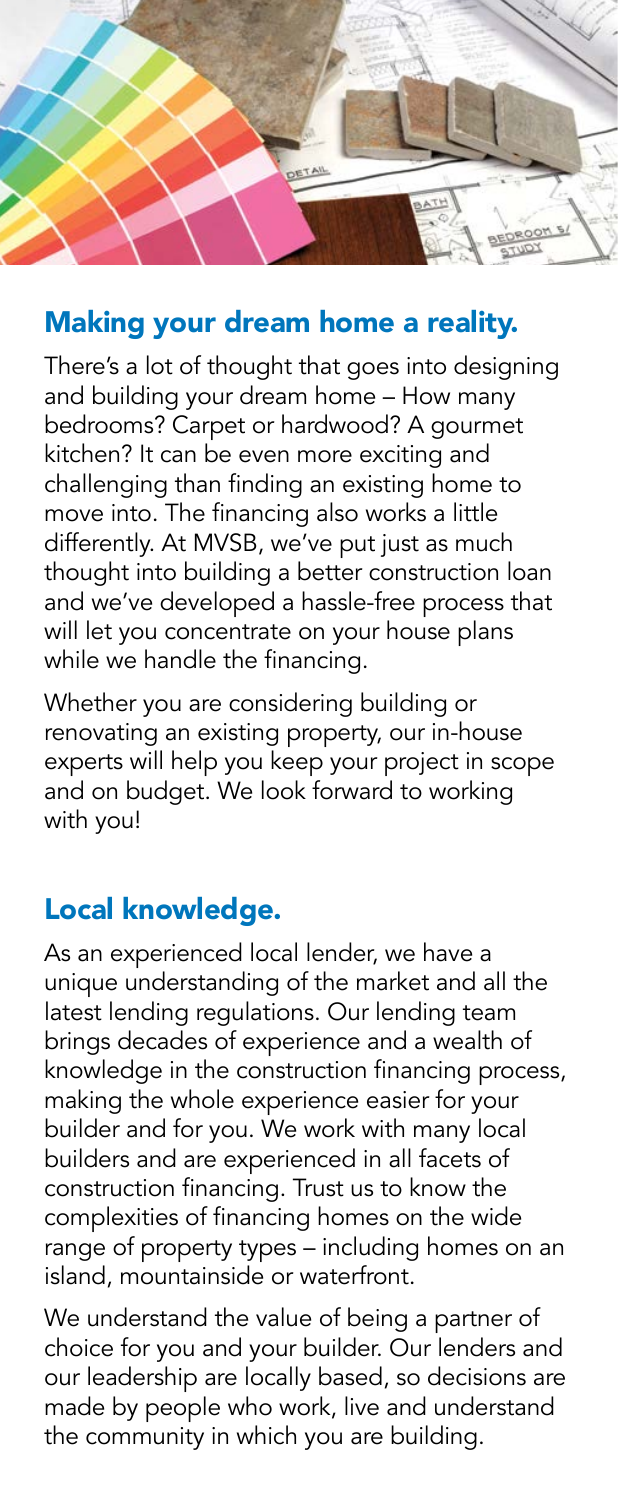In addition, because we have our own construction inspectors at MVSB, we are able to quickly respond to changes, questions and requests for payment.

As a local mutual bank without stockholders, our decisions are made to benefit the businesses and people who live and work on our local Main Streets, not Wall Street. This allows us flexibility that you likely won't see at banks that are publicly owned and traded.

### A foundation built on service.

Our mortgage specialists have built their reputations on knowledge, service and giving customers their undivided attention. That's why we take the time to walk you through each step of the construction loan process. What's more, they will even come to you so that you can spend your time planning the home you've always dreamed of.

# Keep it easy with one closing.

The process of financing the construction of a new home has two phases – construction and mortgage. While many lenders hold separate closings at each milestone, MVSB offers one single closing for both phases. While your house is being built, you pay only interest on land (if applicable), construction costs, and any escrow amount, if applicable. Contractors are paid as each portion of the project is completed during the construction phase, helping to keep your home on budget. When the construction term is complete, the loan switches to a traditional principal and interest loan with the rate and term you originally closed on. Constructionto-Permanent Loans, as they are often called, offer the advantages of one set of closing costs, qualification for more than one loan at one time and your rate being set prior to the consummation for the term of the loan.

In addition, our expertise in project and partner review will help to ensure that your project makes sense and it's up to industry standards.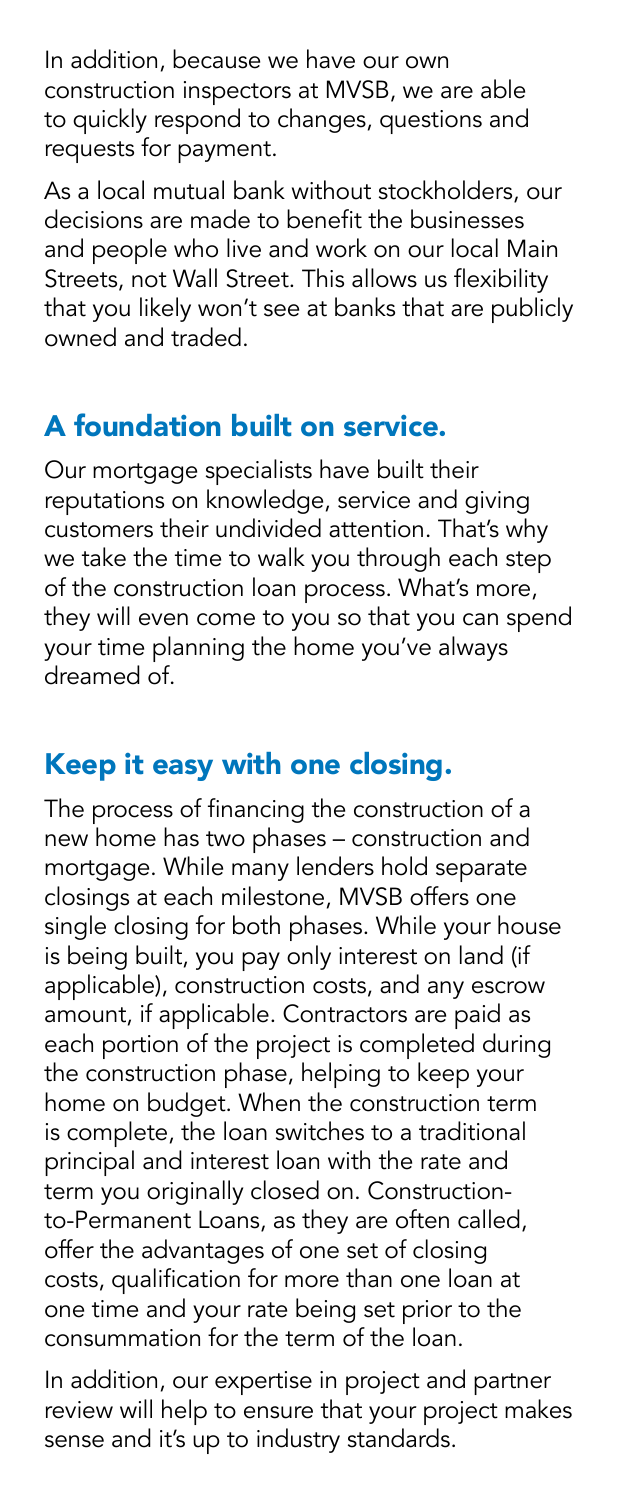# Partnering with your GC.

Most people building a new home select a General Contractor, who is regularly engaged in the business of building homes. For your protection, your General Contractor must be qualified by MVSB. As we work with many local builders, yours may already be accepted. If not, we will supply easy-to-use instructions and forms that your builder needs to be vetted and accepted.

In special cases, some borrowers have the expertise to manage their own project and either build their own home and/or hire subcontractors. If you feel this would be appropriate for you, talk to your lender about the process for becoming a qualified Self-General Contractor.

Construction loans require a contract between you and your General Contractor. This Construction Agreement will outline the scope of work, both parties' responsibilities, insurance requirements and completion dates.

MVSB will carefully review this contract, along with additional documents supplied by you and your builder during the loan application process. Our goal is to ensure that your contract is complete, defined costs meet the scope of the project and to identify the need for additional reserves. Your mortgage specialist will help you determine the other information and documentation you need to complete your loan, and will even review the documentation that your builder will be completing for the project.

For all builders – new to MVSB, long-time partners and Self-General Contractors – MVSB has put together the *Construction Loan Process Details for Home Builders* package. Your lender will review it with you and your builder, but we strongly recommend carefully reviewing it and asking any questions so you are fully informed about the process and all parties' responsibilities.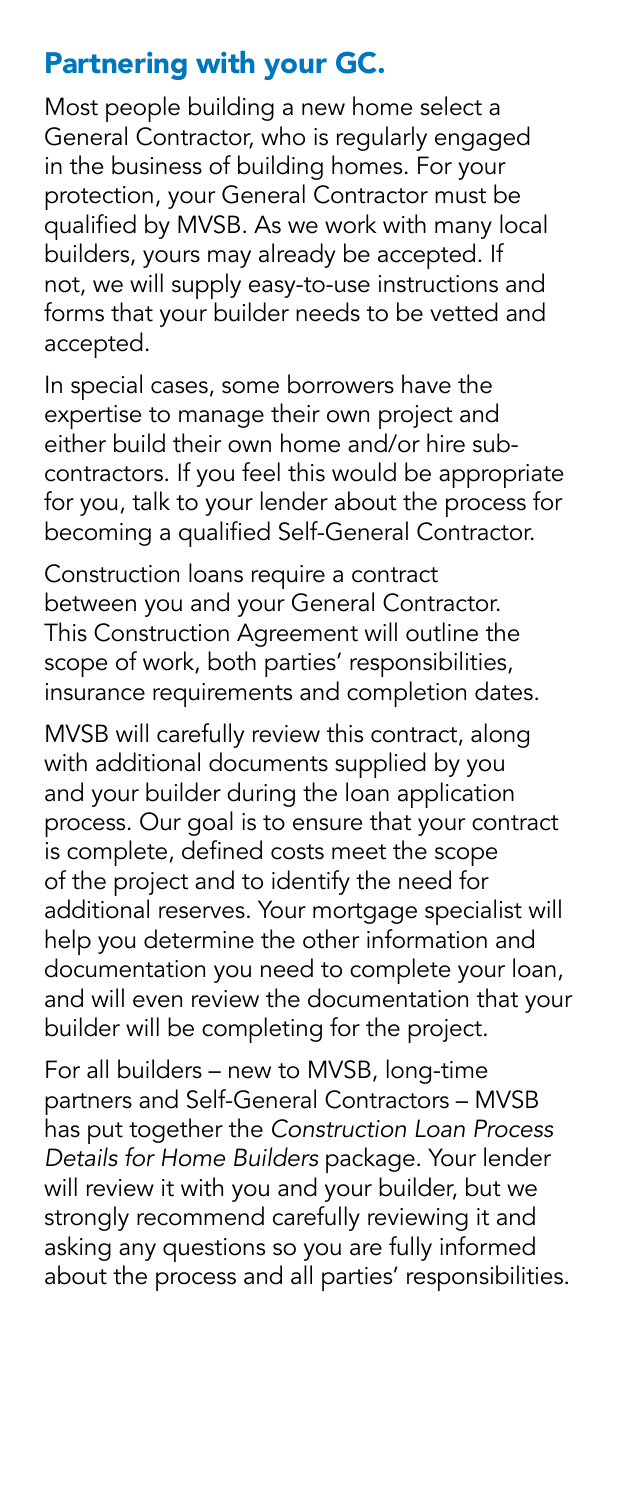# Some things to keep in mind.

Down payment on your loan can be as little as 5% toward the cost of the home.

The construction period can be up to 12 months, though many finish their project in quicker time periods.

If the construction budget exceeds the loan proceeds, the difference will be collected from you at closing and held in an escrow account and distributed by the Bank. Your escrowed funds are disbursed first so that you aren't paying interest on borrowed funds until necessary.

Contingencies are funds reserved for unavoidable and unexpected budgetary issues that could happen during the construction process. For all site built, modular or manufactured homes led by a general contractor, there is generally a 5% contingency. The contingency if you opt to act as self-general contractor is 10%. The actual price of a modular, manufactured, log or timber it is not subject to the contingency.

The construction loan fee for site built, modular and manufactured homes using a general contractor is one percent of the first \$500,000 and one-half of a percent for amounts in excess of \$500,000. If you are acting as a self-general contractor, the fee is two percent of the first \$500,000 and one percent for amounts in excess of \$500,000. The total loan fee will be based on the lesser of the loan amount or the construction holdback amount, excluding the contingency.

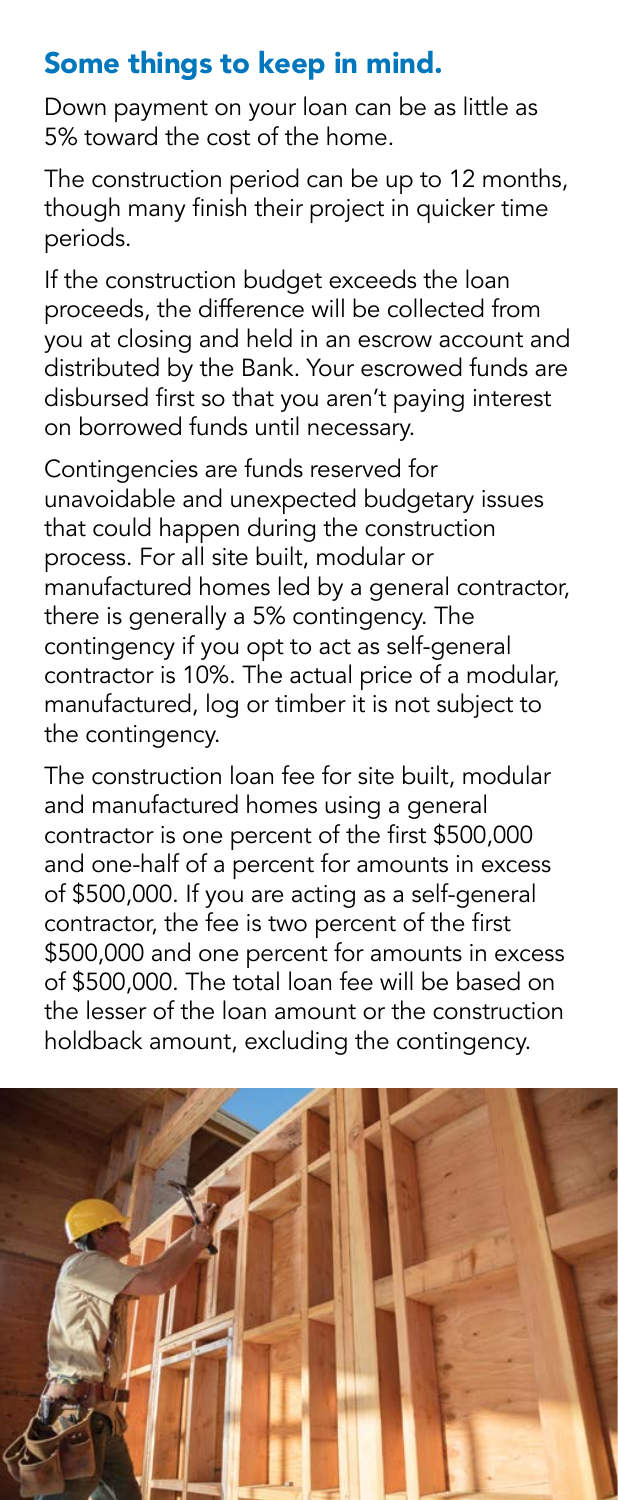

#### Inspections & Disbursements.

At MVSB, our on-staff construction loan team provides regular inspections to ensure that the project funds are being used appropriately – protecting the borrower, the builder and the Bank. Managing inspections in-house allows us to visit your site promptly when each stage is complete and for funds to be disbursed to your contractor faster than lenders who contract for these services.

The Construction Loan Fee includes the first eight inspections, followed by one inspection per month thereafter. Additional inspections are assessed a \$150 fee.

MVSB will manage the overall project and disbursement schedule to ensure that details of your project make sense and are up to current industry standards and that there are no variances that could adversely affect the final value of the project.

MVSB does not assume any responsibility for workmanship, material, costs, adherence to plans and specifications, code violations or payment of bills incurred by the builder or their subcontractors.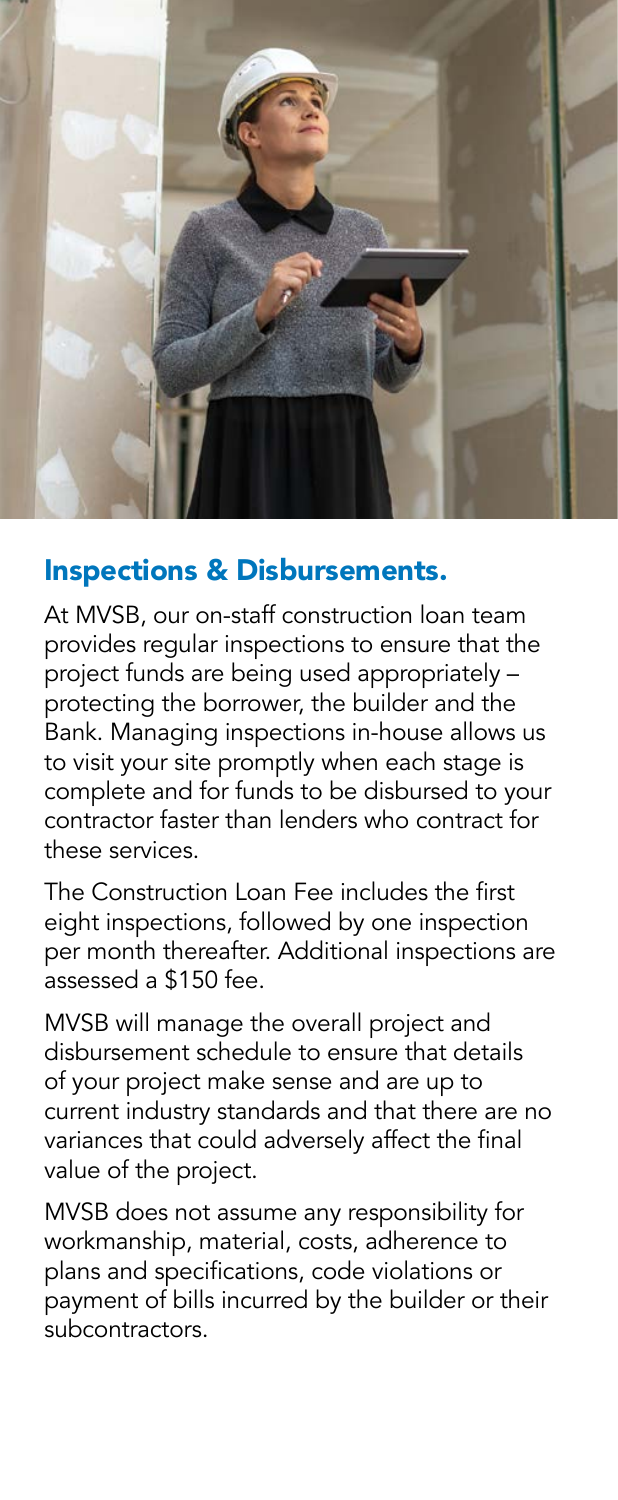To mitigate risk for you and for us, and to help keep projects within budget, MVSB disburses funds to builders, contractors and subcontractors once work has been completed. We highly discourage the payment of deposits prior to construction. Please note that disbursements can be paid to order a kit - such as for a log, modular or manufactured home and paid directly to the dealer.

# Appraisals

A third party Residential Appraiser will review the initial plans and complete a final inspection upon completion of the project. The final appraisal helps ensure that your project was built according to your original plans. The final disbursement will be made upon completion of the appraisal, final inspection, and receipt of the certificate of occupancy, if one is issued by the town or city.

# Change Orders

Any change order and/or variances that could adversely affect the final value of the new home must be communicated to the Bank and the borrower in writing prior to the authorizing the changes being made. It is your responsibility to consult with the Bank to express any concerns about progress on your project. Any change orders that are not in the budget and require borrower funds supplied to MVSB in order to disburse payment.

This will allow us to help you manage the project so that time lines and expenses don't get out of control.

# Learn More or Apply 800.922.6872 or mvsb.com